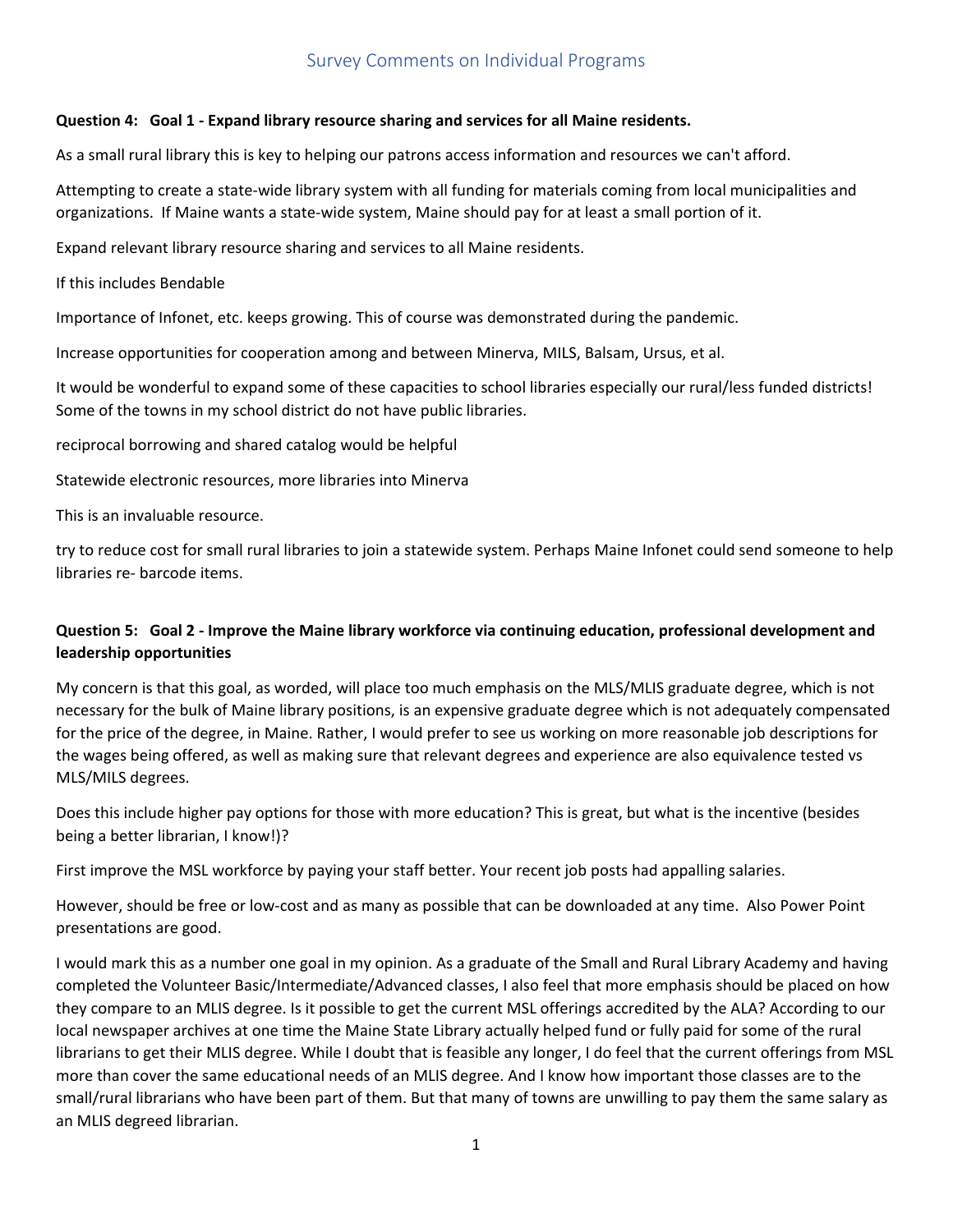I'm just not in love with improve the library workforce... I feel like it's slightly negative? Maybe something like: Enhance the capabilities of the Maine Library workforce by providing opportunities for professional development, leadership, and continuing education.

I'm not familiar with the programs/projects for this goal. More outreach for them maybe?

Important for plan overall, but not utilized to a great extent by our volunteer staff.

Needs to support living wage expectations for all library staff

Not everyone needs continuing education to run their libraries efficiently, making them an asset to their communities. This question suggests librarians that do not pursue the stated goals are somehow deficient in their jobs.

One need is for updates around job descriptions and responsibilities for public school ed techs who work in libraries and are taking on responsibilities of full time library media specialists (certified). There is a real discrepancy between job descriptions and pay scales. Schools are allowed to employ ed tech IIIs in their libraries (especially at the PK-5 grades) with supervision from a school library media specialist, but I feel that this is unfair and inadequate. Ed Tech IIIs in my district are going above and beyond their roles and responsibilities without being compensated.

Should focus on increasing librarian salaries especially as staff gains new education and knowledge that helps their library.

This is an invaluable resource.

This needs to be re-written to differ between requirements for all libraries vs skills needed to operate a library, especially small rural libraries.

Valuable, but not as applicable for us.

## **Question 6: Goal 3 - Provide and improve library services to individuals with disabilities; and to Maine residents, including children, living in underserved and rural areas.**

Availability of books by mail should be advertised more.

I think there could be much more to this goal than the two programs identified, including support for website accessibility, more robust investment in cloudLibrary, etc.

I'm not thrilled with lumping the rural community and people with disabilities together.

Include English language learners, new americans in this goal. They may be underserved in urban and suburban areas.

It would be good to include literacy services, particularly for disabled and/or marginalized people. I've encountered many illiterate adults who need help applying for jobs or filling out forms.

MPLF funds needed to be distributed with respect given to the directors understanding their local needs and budget restrictions.

Please include New Americans and those for whom English is not a first language

Provide and improve library services to Maine residents, with a focus on individuals with disabilities, children, and those living in underserved and rural areas.

The wording feels a little confusing to me. I see the semi-colon, but it seems like you're just targeting individuals with disabilities and perhaps other Maine residents as an afterthought? Maybe also include the elderly and shut-ins?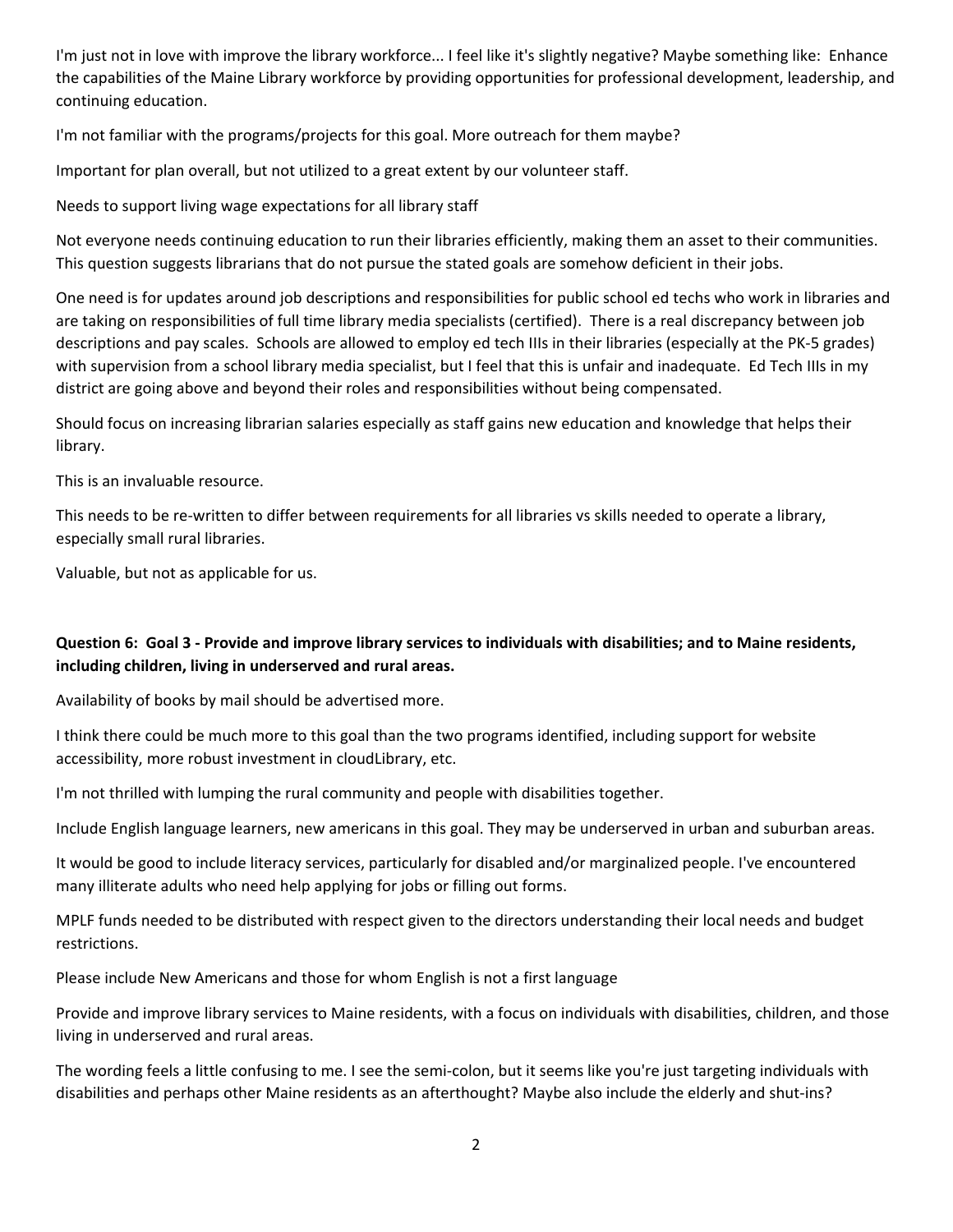This is a key need especially after COVID which showed us how isolated some groups in our society are.

This is an important goal. I would add something about the importance of, and keeping of, school libraries with professional staff.

This may be an important goal for some areas of Maine, but not one I see being used by our patrons.

This should be 2 separate goals. 1 servicing disabled person, 2 underserved, RURAL residents.

With available resources such as audiobooks and eBooks available for portable devices, I think people with disabilities could be better served by providing internet and devices. I can see reasoning Books by Mail for kids but might be better replaced by providing books for free that don't need to be returned.

would love to see this goal expanded to specifically mention nonwhite Mainers, immigrants/refugees, and other marginalized groups

Yes, but would like to see something on Diversity and Inclusion and how to reach all underserved communities and minorities

## **Question 7: Goal 4 - Expand and enhance life-long learning opportunities Maine residents**

Expand and improve life-long learning opportunities for all Maine residents, particularly those in underserved and rural areas.

I think the Bendable project will benefit many in our state.

I think this is an extension of question 1.

I'm torn on this one. First, add "for" after opportunities. :) BUT, I think why I feel torn is because I feel like this is the job for the rest of us. Yes, you provide many of the tools, but then our job is to actually market and show residents how to use said tools. You are certainly providing the opportunities though...so maybe it's completely fine!

In my anecdotal experience, nobody really takes advantage of these databases. The idea is good but they don't get any use and so it seems like the money could be better spent elsewhere. So, the overall concept of enhancing lifelong learning opportunities is hard to argue against, I just don't know anyone who is using these online resources to accomplish that goal.

just add "for" Maine residents

Looks like this is missing the word "for" before "Maine residents."

Micro credentials may become an important aspect of this goal in the near future

Provided this is referring to Bendable.

Relevant opportunities for all Maine residents - seems like we are concentrating on the urban select's interests.

Slight typo? "opportunities for Maine"

Very important to our small, rural library.

work with literacy programs and local adult education

would this goal be better served by adult education through school districts?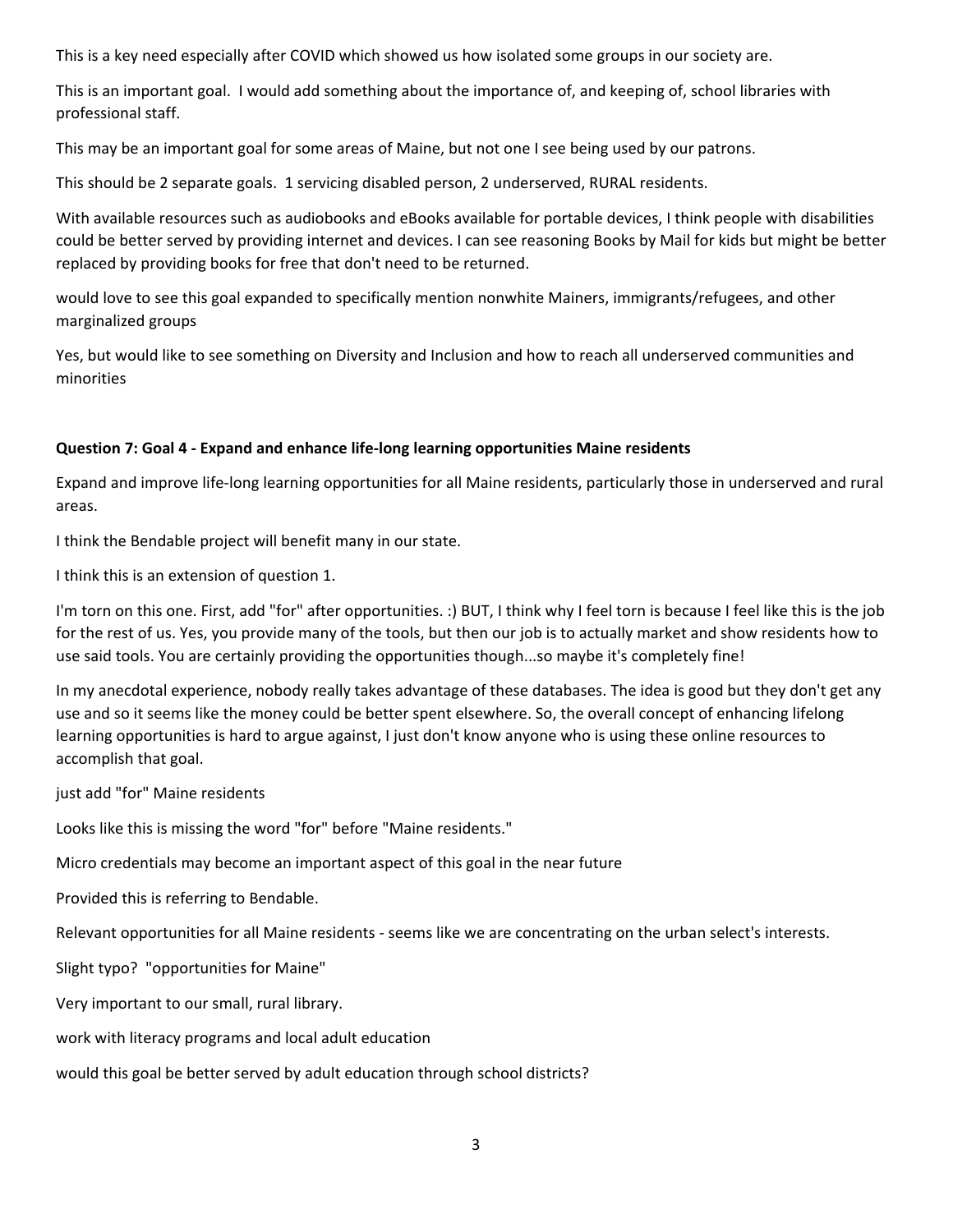#### **Question 8: ARRC- ILL**

As a small rural library, I can't even begin to tell you how important this is to our library.

Do they really provide services for 76% of libraries? It always feels to me like most ILL goes through Minerva/MILS/MaineCat at this point. I'd like to see more support for getting libraries on MILS so we can rely on this less.

Even though I am not on van delivery, I rely on this service to augment my collection and save us valuable dollars spent on very specific titles that only one or two patrons are interested in.

Hopefully price is free or low.

ILL is a lifeline for us, we rely on it each week.

It would be great if van delivery were available to all libraries! Because of small volume of requests and cost of service, this is not possible for our library.

My library handles its own out of state ILL requests. It is an important service for academic libraries. I think it is also important for high school and public libraries.

Resource sharing is crucial--life changing--for our small library.

Sadly, too expensive for us to participate

The ILL ARRC has been indispensable for our library.

The ILLARRC program is extremely important to our patrons and their access to materials. We are a small rural library and could not possibly acquire all the materials these collections provide.

There needs to be a push to get more libraries fully funded to participate in the delivery of these services--I don't want to see communities relying on the ARRCs in lieu of developing their own strong libraries.

This doesn't impact my library but it absolutely should be continued as a statewide program.

Thought I know the state library does a ton for libraries across the state....this is THE thing I know MY library DIRECTLY benefits from. Viva ILLs!

We would be lost without them!

We'd like to be able to request ILL directly from owning library without having to go through ARRC.

Who will track requests for items not owned by a Maine Library?

With the huge growth in ILL through MaineCat, the role of Area Reference and Resource Centers has changed drastically in the last decade. The role of ARRCs should be reevaluated and redefined.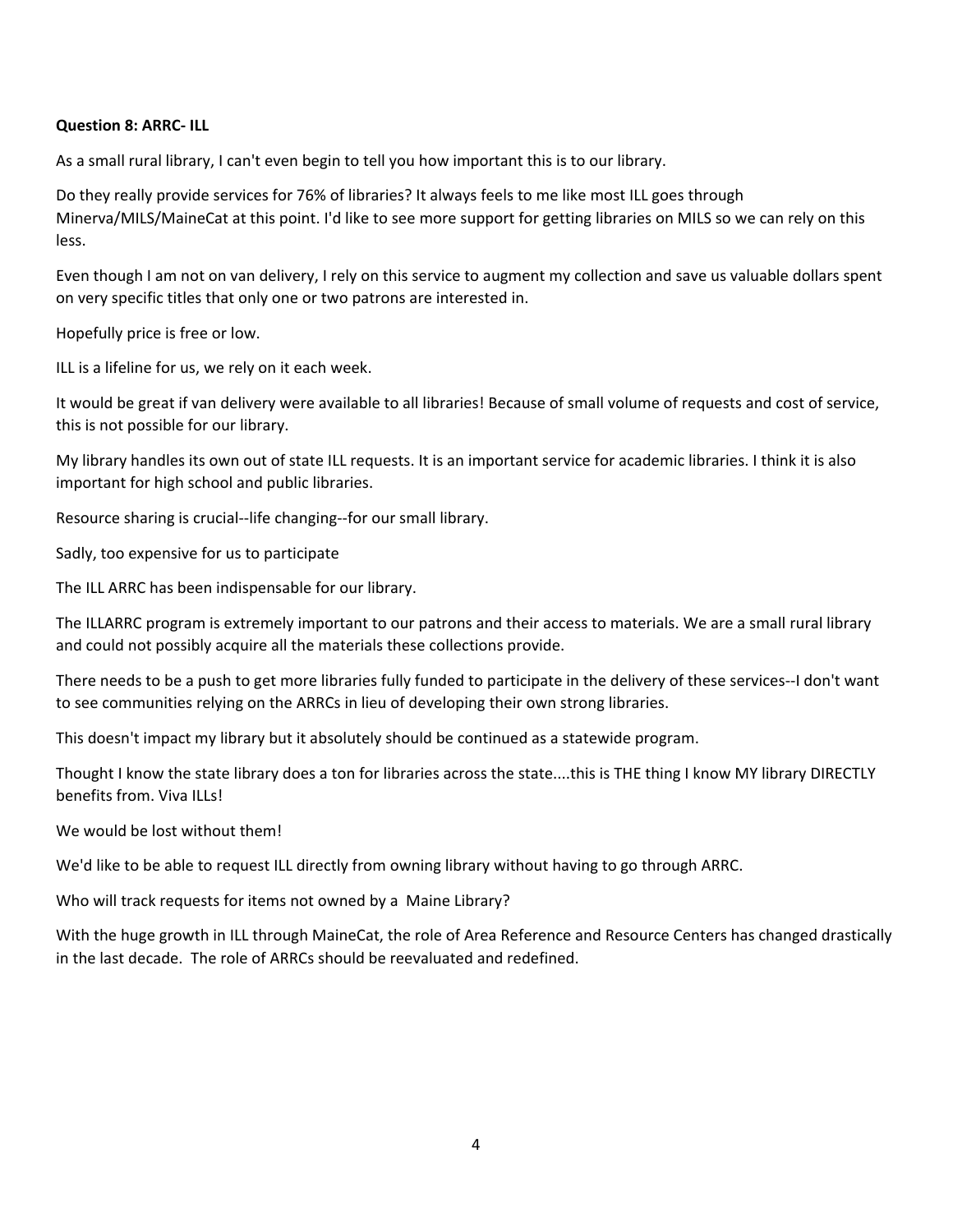## **Question 9: ARRC Reference Services**

Don't have enough info to comment.

Honestly, how many libraries actually turn to their ARRCs for reference services? I can see the ILL thing (although the number still surprises me) and the free library cards, but I feel like this service is probably underused. And why do they never have to explain how they spend the money? This is the part that is really confusing to me.

I don't think the ARRCs function in the same way that they needed to years ago and more information is available to all librarians through the Digital Maine Libraries. Perhaps more focus on training for these resources would be more beneficial to ensure that direct library staff have the skills needed to provide this essential service.

I have been here for 5 years and we have not ever referred anyone to our ARRC nor have we directly asked a reference question. I am not sure how often their digital resources are used by patrons to answer questions directly. We do have several library users who have taken advantage of the free ARRC library cards offered.

I have used the reference service and found it very helpful

I wonder how many libraries don't have someone with an master's degree and if this service allows patrons to connect with reference staff that do have a master's degree.

Is it possible to get a tally on how many of our patrons are using ARRC services while still respecting confidentiality? What information needs are ARRC libraries meeting that should be met at the local library?

Is this still used extensively? I can't say it's no longer needed because I'm not sure, but I wonder about how much reference services are provided.

Local reference services should be able to handle questions. ARRC libraries provide cards to any member of the state which should provide access to any online database they have. Most libraries will answer a question regarding local resources if you call, whether or not you are a resource center or not.

Maybe this needs to be publicized more. I have not been aware of ARRC reference services available to us.

Our library doesn't utilize ARRC reference services much but I still think it's valuable.

Small libraries depend on ARRCs for reference services

The legacy model for reference services from ARRCs is outdated and should be dropped, in my opinion.

We and our patrons use the reference services only rarely, mostly for genealogy queries. I wouldn't say the service has "no impact", but it has very little impact.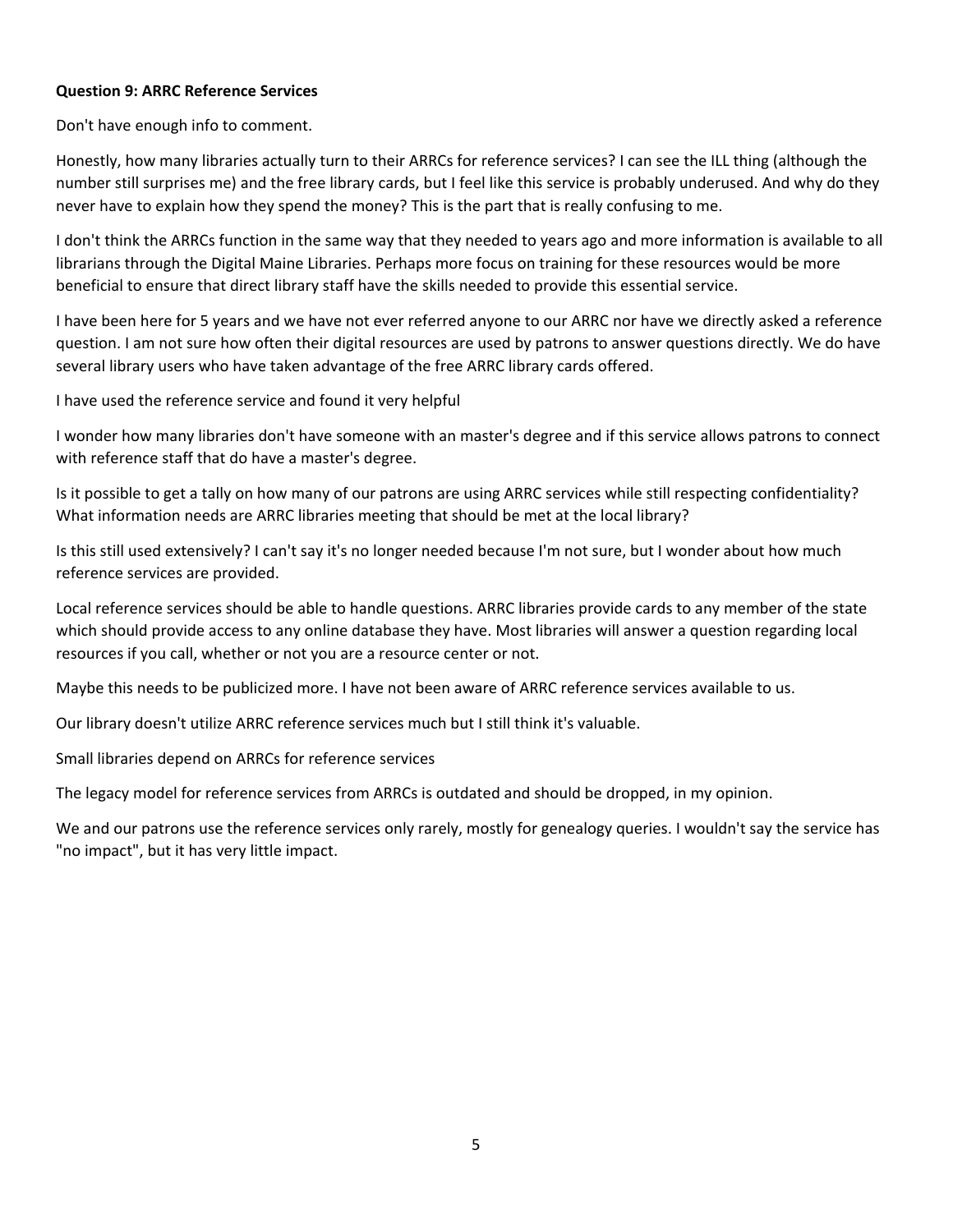## **Question 10: ARRC Free Library Cards**

Although I am very much in favor of making sure that everyone has access to a library I feel that towns surrounding an ARRC often push their citizens to go get a "free" card instead of developing their own library.

Are there any Minerva libraries that offer a free card statewide?

As statewide Reciprocal Borrowing takes root, the ARRC free cards become more problematic. Patrons who do not reside in area that supports a library through taxes can get a free card through an ARRC and use that card at any library participating in Reciprocal Borrowing. That is a problem with the way the system is set up. Perhaps a formula for State reimbursement of nonresident borrowing would be a step toward a solution.

Greater promotion of this would be helpful - I'm library staff and didn't know state residents could get cards at Bangor.

I have a couple of patrons who have mentioned having a card from MSL. However, we are far too rural to have frequent trips to Augusta feasible and practical for most patrons.

I think this is really beneficial for users without a library that is immediately accessible and for the various resources that each ARRC has...they don't all have the same resources.

I would love to see more countywide options

It would be nice if Portland cards could be statewide as well, but I wonder if that's too expensive a prospect.

Many libraries probably provide free library cards. Paris Public does as well as Hamlin Memorial.

MRBP should replace this.

Open access and providing free good information to all is what we are all about.

Patrons who obtain a PPL card from us use cloudLibrary. However I have a lot of patrons with Kindles who miss Overdrive.

The free PPL cards were very appreciated during the pandemic because they made additional online services available to patrons.

The Reciprocal Borrowing Program enhances the value of free cards from ARRC libraries. As a small library participating in reciprocal borrowing I was worried about a loss of nonresident fees, but that hasn't happened [yet].

This confuses me a bit. So, if Bangor and MSL were no longer ARRCs, then they would no longer offer free cards statewide? Or is that not part of being an ARRC? If it IS why they give the free cards, then keep it as part of being an ARRC.

We no longer use this service.

We tried the PPL cards one year and did not think it worked well. Our district, SAD6, is just too far away from Portland for most to use it regularly.

With the expansion of Interlibrary Loans through van delivery, the growth of the cooperative borrowing program, I am not sure that this is really needed.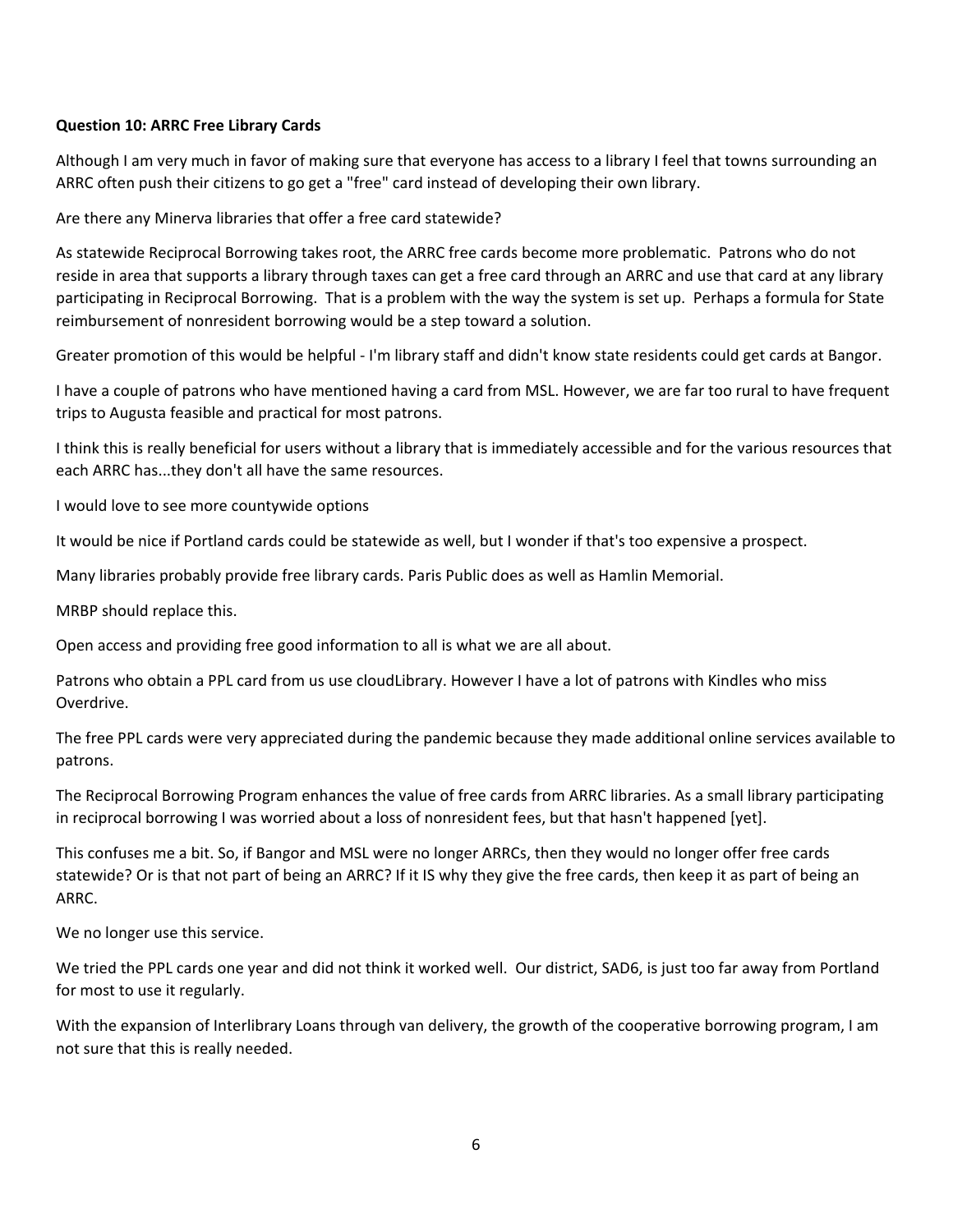## **Question 11: MSL Delivery Services**

Again, this service is SO important to small and rural libraries. Without this, we would no longer be able to provide books from other libraries to our patrons. They would just have to do without.

I did not know this. A free delivery day?

I feel its important even though we do not use it.

I think this is an integral service that needs a consistent hub to manage the service and MSL does a great job with this.

I would like to learn how to get my free subsidized service with the van.

If MSL only does one thing it should be this. My patrons experience would be severely impacted in a negative way if this service was reduced or eliminated.

It might be worth finding an alternate van delivery vendor and increasing the amount of bags in the system.

MSL subsidizes one free day of delivery service for public libraries is so important and appreciated.

Thank you for this service! As a small rural library with a large population increase in the summer, it is super helpful for quality service to our card holders.

The delivery service is a crucial component of library services in Maine.

the delivery service is the best thing Maine libraries have done. Libraries are so much stronger when they can share resources.

the is an absolute must for the next 5 year plan

This is essential.

Van delivery is SOOOOOOOOO important!! Thank you!

Very valuable!

We are not on the van service.

We would love some version of VAN service but realize we might not use it often enough to justify the expense. What modification could be implemented?

Yes please !

Yes, please!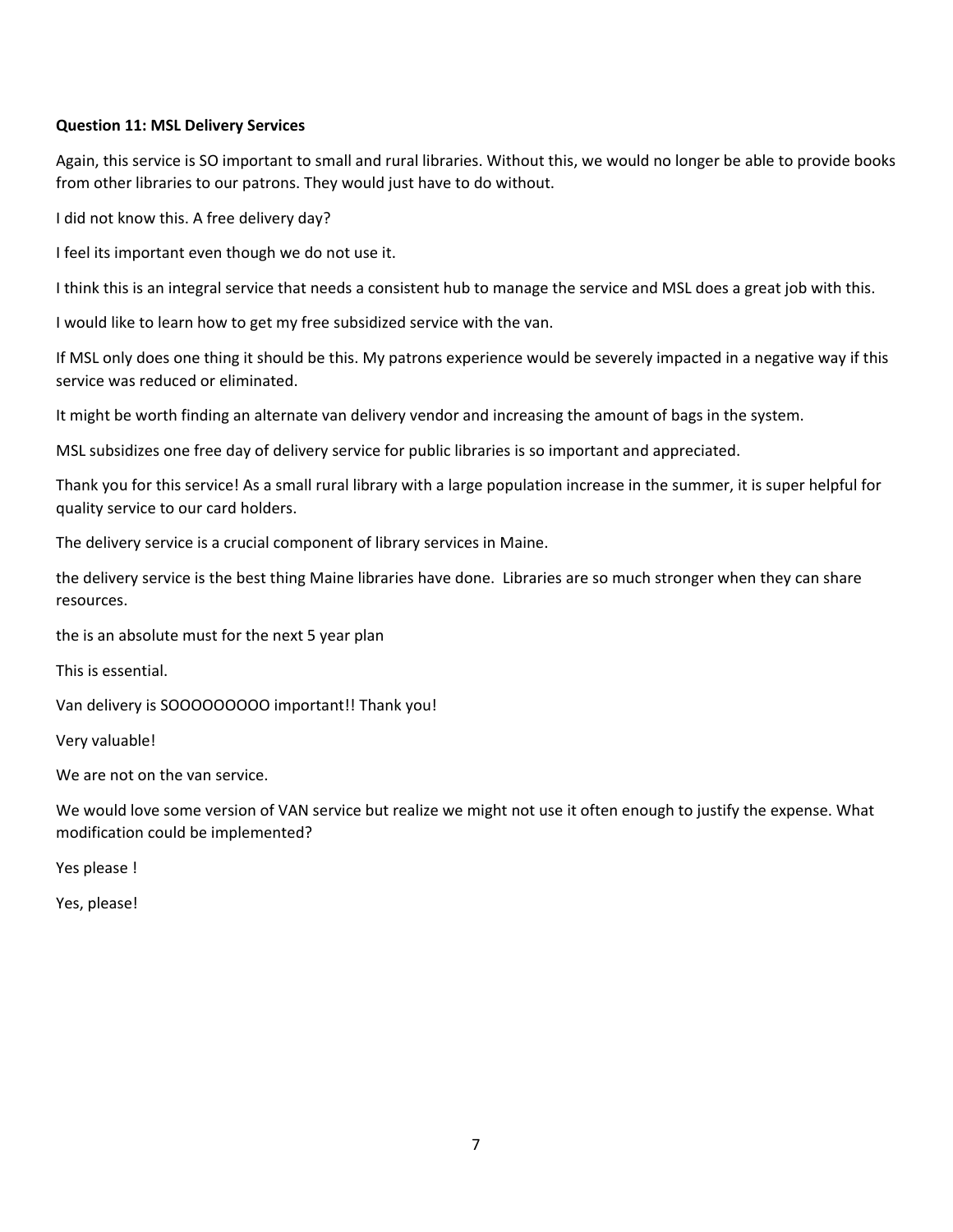## **Question 12: Maine InfoNet – Support of Digital Maine Library**

Add: Subsidized the cost of Maine Cat for libraries with limited funding.

again, an absolute must for the next 5 year plan

All of these systems are important assets to the statewide system and used by our patrons.

Expanding the MaineCat Library Systems Environment should be the focus to increase digital equity, particularly the small and rural libraries who are unable to afford the cost of the state supported Sierra ILS.

I don't know what the plan is for Bendable vs InfoNet.

I push DigitalMaineLibrary every chance I get!

I would love to see more support for MILS and some more funding for InfoNet employees. I feel like they are severely understaffed for the amount of work that they do.

It might be important to include language covering what happens if/when UMS no longer uses Sierra.

Maine Infonet does SO MUCH that impacts the daily work of so many libraries. Please increase funding and positions to support them and this wonderful growth

Maine InfoNet labors behind the scenes to make library services in Maine excellent.

Our statewide consortia is an amazing role model for service sharing and needs to be supported

These resources are an essential service to all users in the state of Maine.

These services are critically important to our small academic library.

We are so hoping to get into Minerva and subscribe to Sierra for our ILS system by next year (2023). It is nice that you are providing the expanded capabilities to libraries not in MILS or MINERVA to be seen in Maine Cat. We like the consortium platform and the added visibility for sharing what we have in addition to being seen in Maine Cat.

YAY Maine InfoNet!!! Woohoo!! We love you! Thank you for continuing it

Yes, this is an essential service.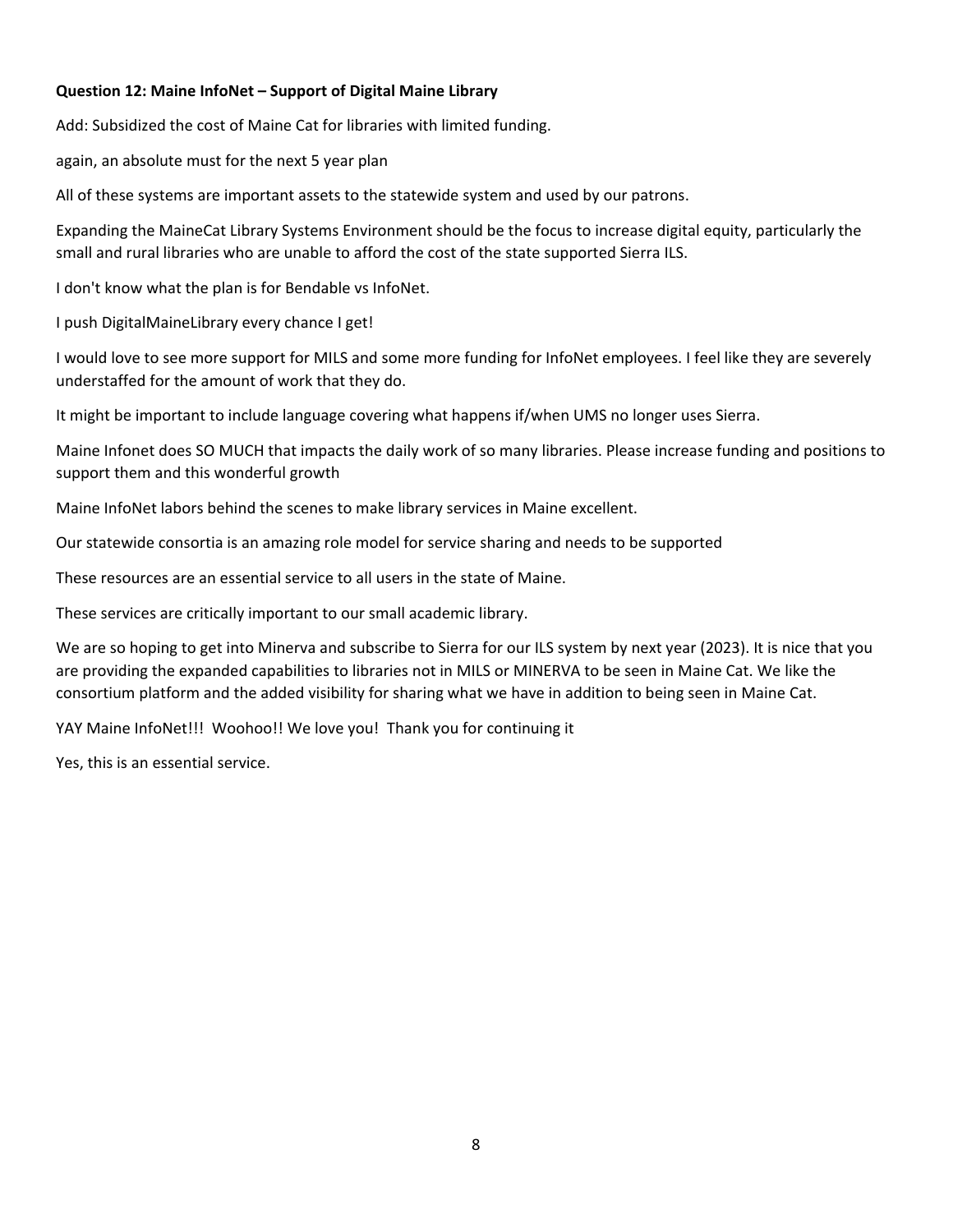## **Question 13: Maine InfoNet ILS and MaineCat**

### \$\$\$\$\$\$\$\$

Add Balsam

Add: Subsidize the cost of one-to-one personal attention for improving the small, underfunded rural libraries.

another absolute must for the next 5 year plan

As we use Apollo...this is important but doesn't influence by day to day running of the library.

From my perspective, "Minerva" has become a generic term for library service in much of Maine.

I would love to see Maine InfoNet provide more support to library consortia outside of URSUS, Minerva, and MILS. Participating in these consortia is not possible for many small libraries. I encourage thinking about moving to opensource options rather than proprietary software (Sierra) so that all libraries in the state can be included.

MIN is the glue that holds everything together. I can't imagine Maine libraries without them.

So valuable!

This is incredibly important if we ever want to get to Karl Bizer's vision of a "one-card" statewide system

We are not a Minerva library.

Yes, this is an essential service.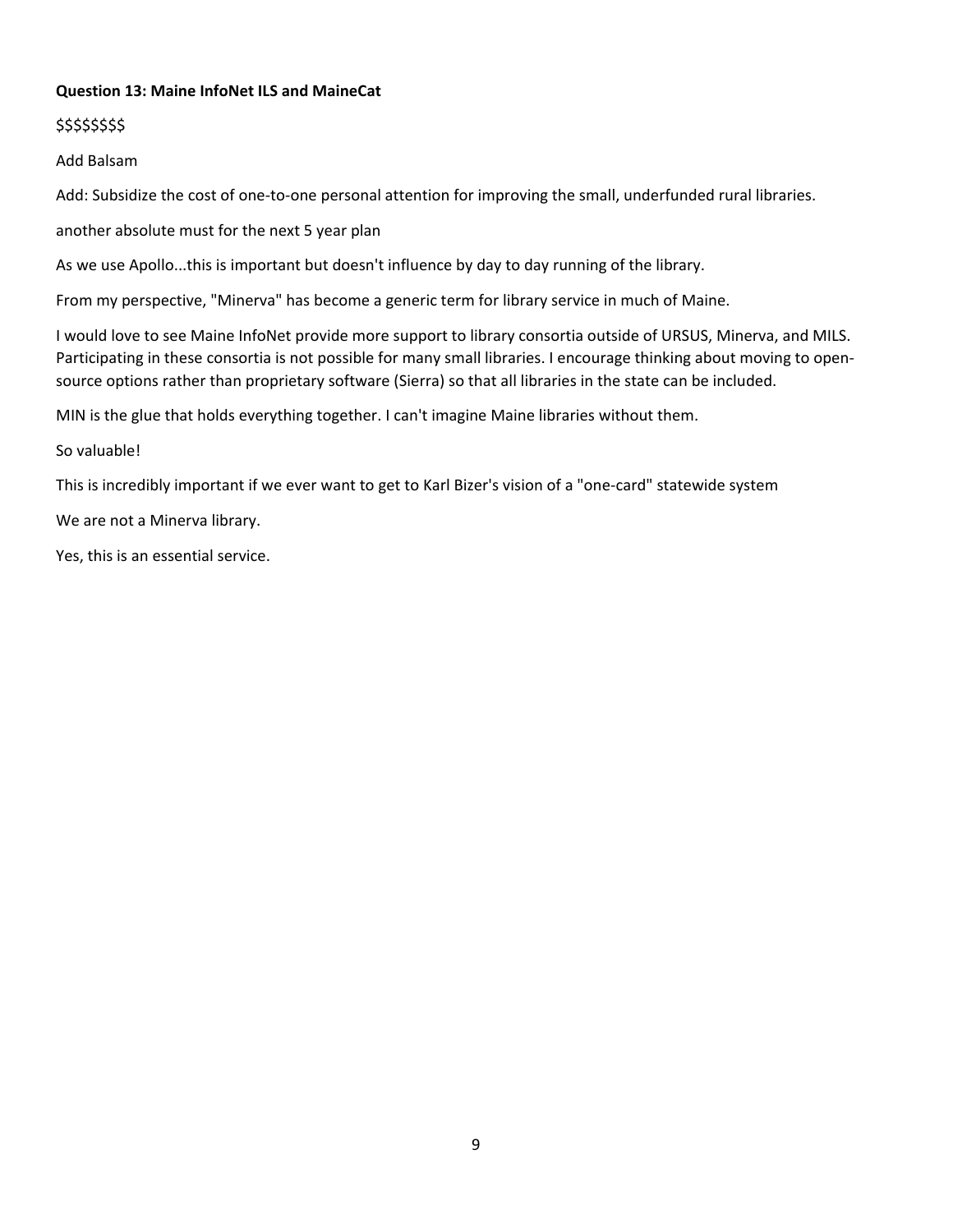#### **Question 14: Maine InfoNet Download Library**

Add additional content--movies, for example

An essential service, especially as demonstrated during COVID.

another absolute must for the next 5 year plan

Continue to add more materials so there are not as long of wait times for items. I have seen a notable improvement this past year.

Definitely a plus!

Expand vendor options so all devices have a collection available

Having a way for libraries to make a greater contribution to content would be helpful.

I think that purchasing of Download Library materials should be delegated to someone other than James Jackson Sanborn. It feels like the youth titles (teen and children's) lag behind the adult titles in ordering.

I would like to see a member library board or advisory committee to help inform Download Library-related decisions. Right now, this is a very non-transparent process despite operating on quite a bit of money from everyone.

I'd love for MIN to consider a switch back to Overdrive. Our patrons and staff have been much less happy with CloudLibrary. MIN also has a poor track record of making big decisions with limited input from libraries that will be impacted.

Many patrons use the Download Library. It was a life saver during pandemic and continues to be of use during winter weather.

Our patrons use and enjoy the Download Library very much.

Selection of titles needs to be reviewed.

The Download Library's interface does not feel current or organized.

The waiting times for Download Library items are a continuing concern.

This doesn't impact my library but I feel it is especially important for small rural libraries.

Yes, this is an essential service.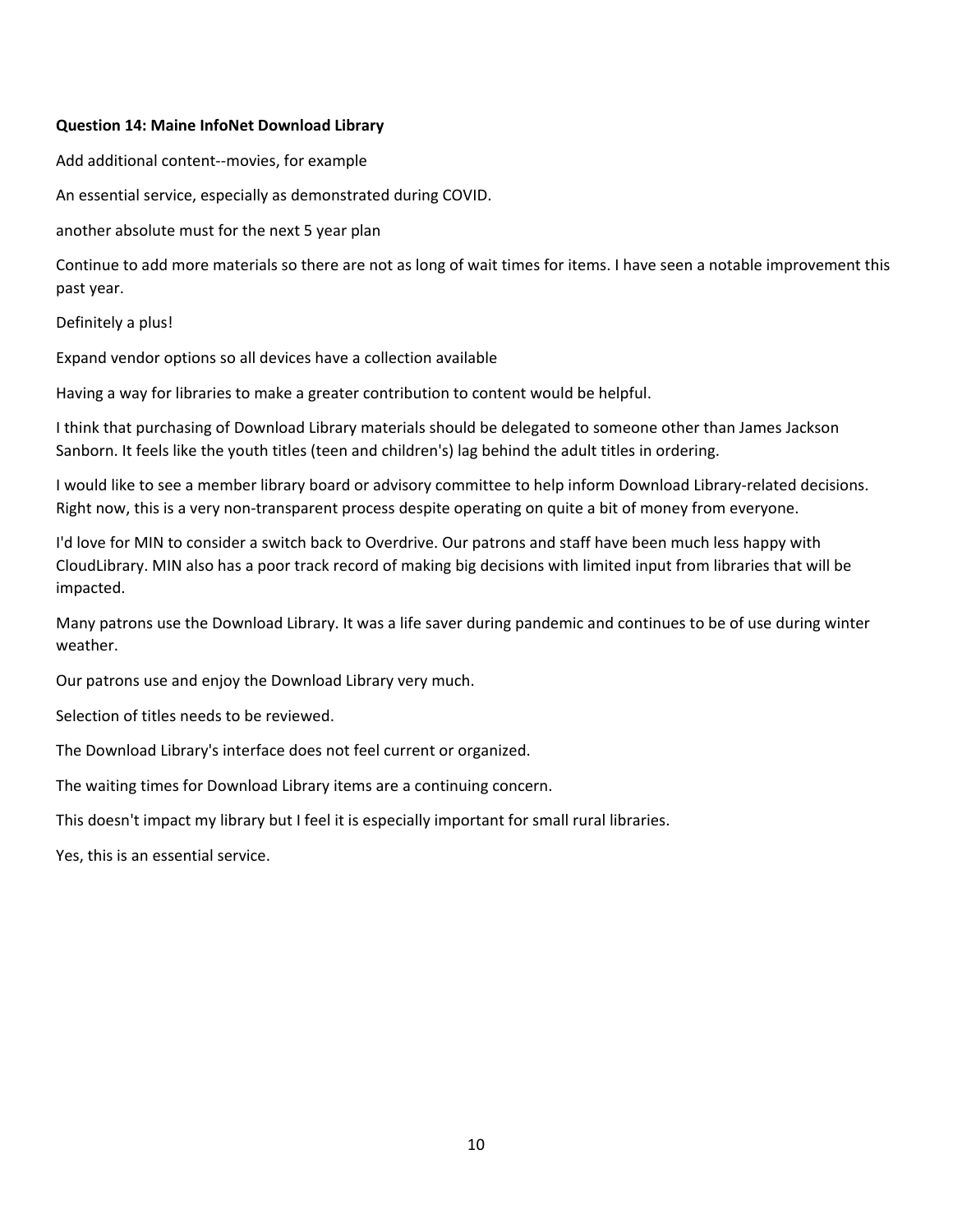## **Question 15: MSLN and Zoom Subscriptions**

Absolutely indispensable service!

Again, zoom contract is so important.

As the above question, this doesn't impact my library but I feel it is especially important for small rural libraries.

Defenately e-rate is a priority. But, I'm not sure that Zoom Pro licenses are still needed as the pandemic abates. Maybe a survey to see if libraries are still using them.

Erate usage has changed immensely in the last few years. There may need to be a new plan for how to help libraries take advantage of this funding.

Extremely important to our patrons, staff and the overall functioning of our library and supportive of our programs.

Incredibly valuable!

Never get rid of this! For those of us who are head librarian, IT person, and sometimes-maintenance person, MSLN is a Godsend.

Thank you for this! It saved our programing and we continue to have hybrid programs thanks to this professional account.

This is the infrastructure for the way libraries operate now.

this service is invaluable to my Library!

TOP of my list !

would be pleased to see more interaction between public libraries and public school libraries

Zoom is wonderful and saves on travel and time.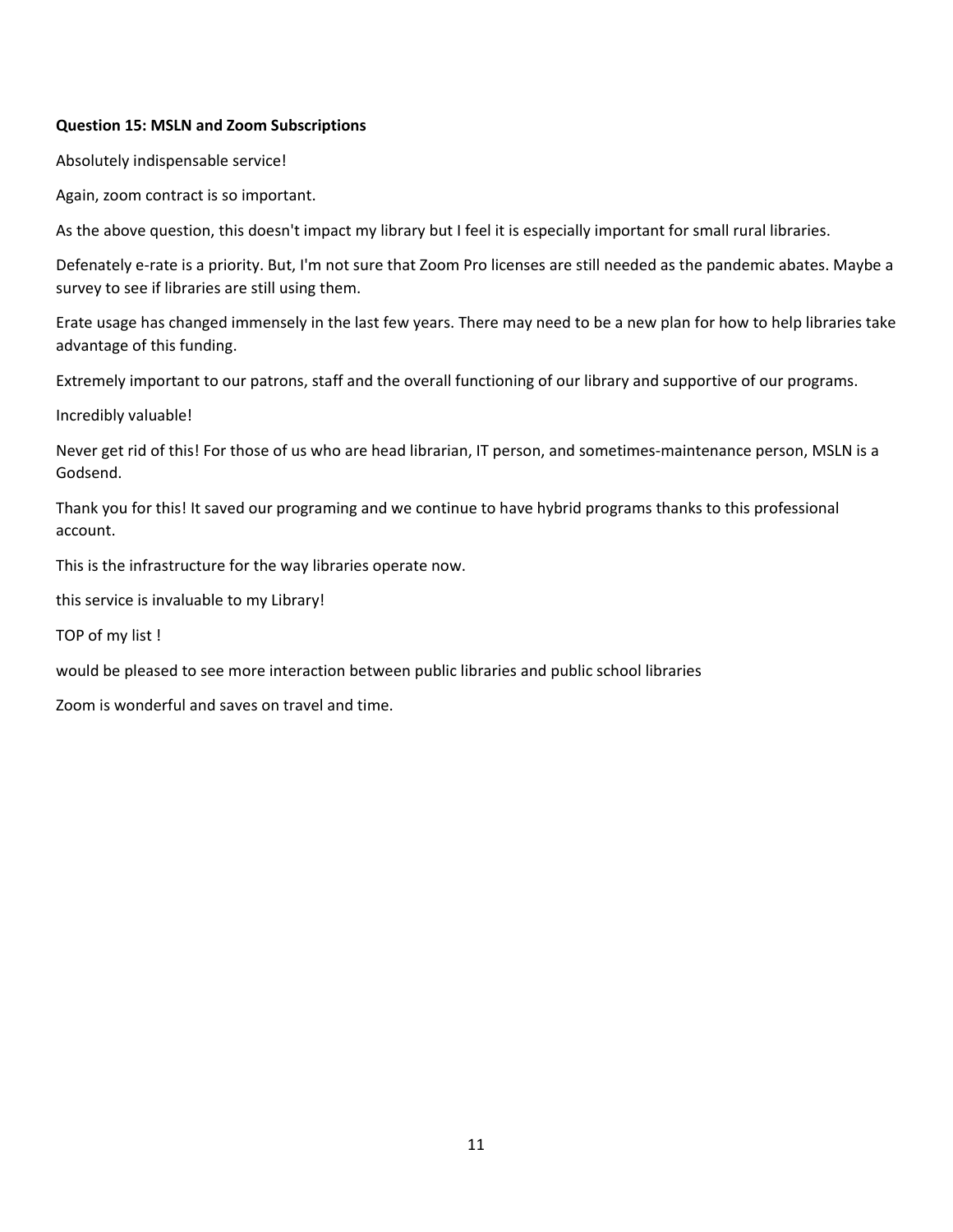### **Question 16: Continuing Education**

A variety is important.

Any CE is good CE

Asynchronous learning works best for me and my schedule.

At the end of my career, I'm not as interested as earlier. But I think your offerings have great value for those in the field, especially in a state without having an MLS program.

I do know folks learn in different ways ie visual, auditory etc so this needs to be carefully examined. Thank you.

I had no idea! This is wonderful!

In person. In person. In person. Varied topics - as like in the past, good work.

My job is defined by the town I live in. I appreciate some learning opportunities that discuss current trends/topics, but much of what is of value in large, urban libraries is of no use here.

Networking with others is a valuable opportunity for in person learning. Time and cost for driving is an advantage of virtual.

Not a service used by our library, but still important.

Once or twice a year, mail (not email) a handout about a current library issue or topic, with suggestions on what to do and where to look for more information on the "how-to..." Topic right now is the book banning issue. "Paper in hand" is still important.

Synchronous, but not asynchronous, is one preferred mode of learning for me

Thank you! Staff here appreciate and take part in these offerings.

This program is not for me only because I have 2 free classes at UMS a semester. I think it is very important for non academic libraries.

We are a small rural library that is only open 12 hours a week. Learning has to take place during specific hours or on our own time.

Without the virtual/online option of meetings and trainings, many of the smaller/rural libraries, including myself would be unable to attend due to weather and distance. I also think Covid has shown how valuable virtual/online offerings are to everyone in the state of Maine.

Zero travel time for learning/training opportunities is so awesome! It would be tough to go back to driving 3 hours for a 1 or even 3 hour session. However, in-person meetings, etc. are great for networking and just feeling human. It's a tossup for delivery, but Continuing Ed should absolutely continue.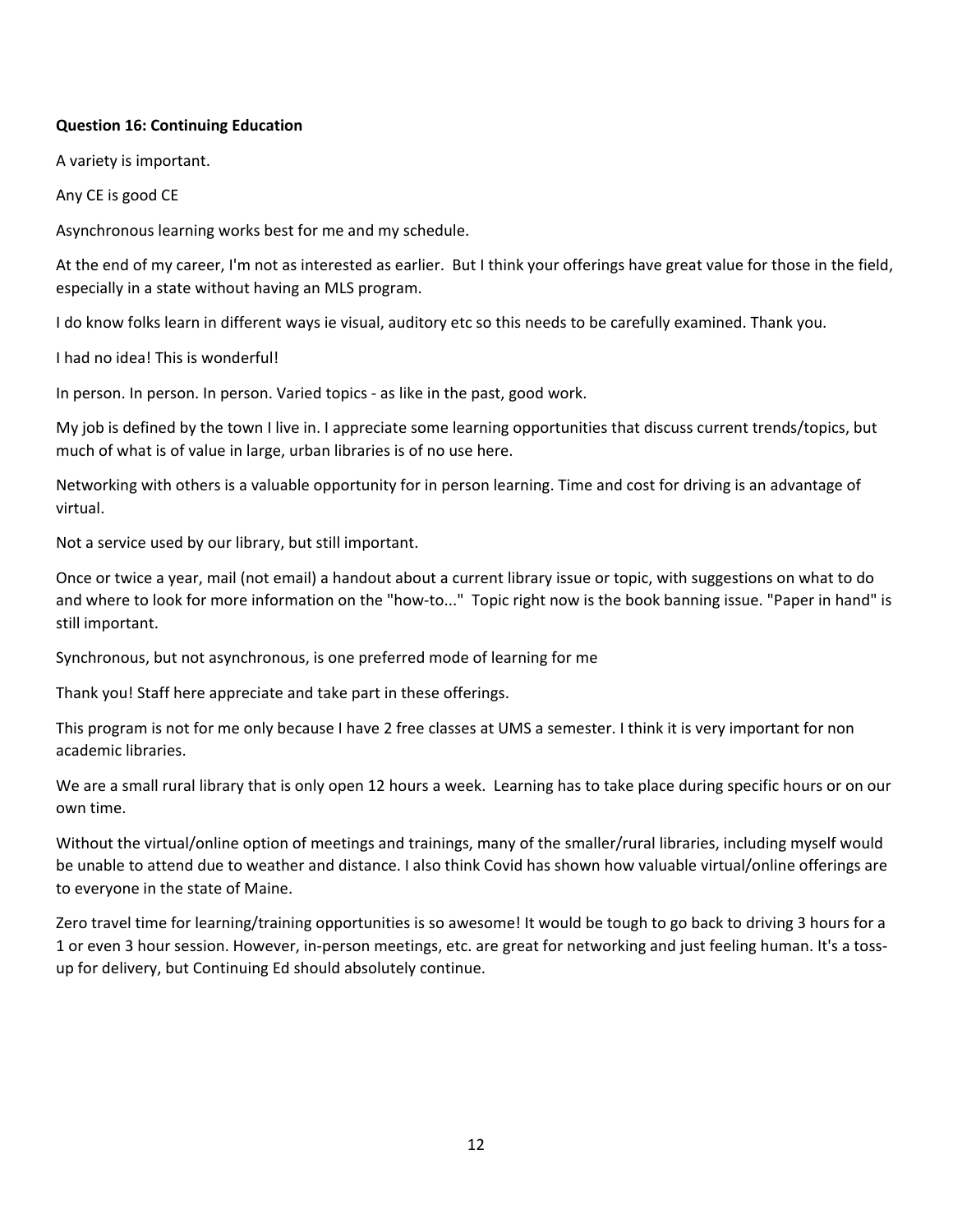#### **Question 17: CE Events**

Academics need CE too please. Our campus budget has cut most professional development. I'm not sure we can even go to any of the Council meetings unless they are free and via Zoom.

All of the above are extremely important offerings for all libraries and their employees in the state, but most of all for small and rural libraries, who many times are hired with no training whatsoever just so a town can save a few dollars.

any virtual training for library staff who are new to working in libraries.

Coffee hour chats these past few months have been wonderful! Thank you. Also so excited to attend the MLA Conference at Sunday River in May! Thank you!

For new librarians in small rural libraries, an initial one-to-one meeting with a question and answer format could go a long way to establishing a connection to further education.

Help with even smaller groups - libraries serving X size, libraries with \$X budget. The Small and Rural designation puts libraries with \$1M budgets in the same cohort as those with \$50k. Our issues are not the same.

I am not familiar with some of these programs

I am not sure what Reading Round Up is. The Maine Public Library system was instrumental and critically important during covid. Also would like to see how local libraries that are close in geographical proximity could partner more and leverage offering and resources

I am sure all have great value, but we have only participated in a few...

I have found that conversations with other librarians about how they do things (programming they offer, solutions to problems, etc.), has been the most beneficial "CE" for me. The New Public Library Directors' Orientation was very helpful when I was a new director.

In-person help from a MSL staff person for rural libraries.

MSL does a fabulous job with continuing education events. I've worked in several libraries in Maine and I've always felt like I was part of an extremely large library system rather than simply a small/medium sized library.

Periodic public library directors' roundtable meetings/CE (not just new directors)

Rather than regional meetings, I would really like to see MSL start breaking meetings up by service population. We have more in common with libraries of similar size than we do those in our regions.

Some sort of orientation for new school library media specialists would be super!

The only event I participate in is the regional meetings. I don't know enought about the others to comment.

Unfamiliar with NELA/NELLS Regional with CE would depend on topic

We're volunteers and less interested in CE, more interested in networking with and learning from peers. New Directors' orientation was VERY helpful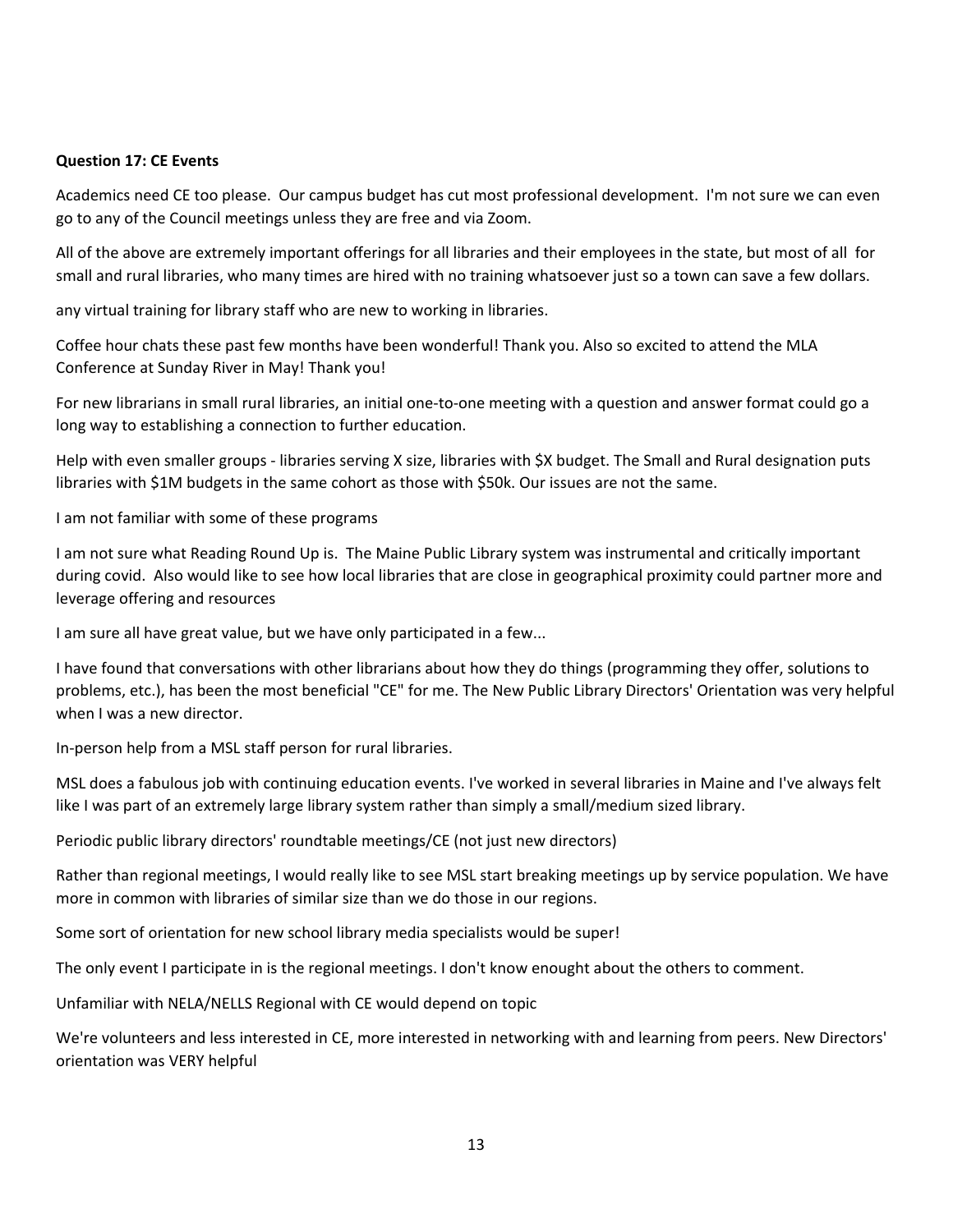## **Question 18: Specialists and Consulting**

Not important for my particular academic library

For small libraries this is important.

Having expert advice is helpful for us. Strategic planning and building expansions/ enhancements are better because of these services.

I am new and unfamiliar with what has been done in the past. But the MSL staff have been very helpful when I had questions!!

I didn't know this was available.

I do miss the regional consultants, who had a deeper understanding of the libraries in their region, and the issues and challenges specific to each

I have not had an opportunity to utilize the liaisons, but it seems to be a good thing for Maine libraries.

I just found out about this so we haven't yet used it but I'm excited that it is available!

It is a comfort knowing we have support at the State level.

More effort needs to be made to let libraries know how these services work and what types of projects/expertise they can offer.

Need building planning consultant on retainer if not part of the staff expertise.

Not relevant to my library

sometimes there is a long wait to get a person to come to the Library , when an in-person trip is required.

Staff at the Maine State Library have been extremely helpful, beginning ten years ago when we were planning our new library and continuing to today.

THANK GOD for the liaisons - I certainly have called on Jenny more than my fair share of times!!

We could use an academic consultant in these days of "we don't need a library because we can use digital offerings" - with no Admin understanding of the legal and financial differences between using a personal ebook vs. a library ebook, databases, etc.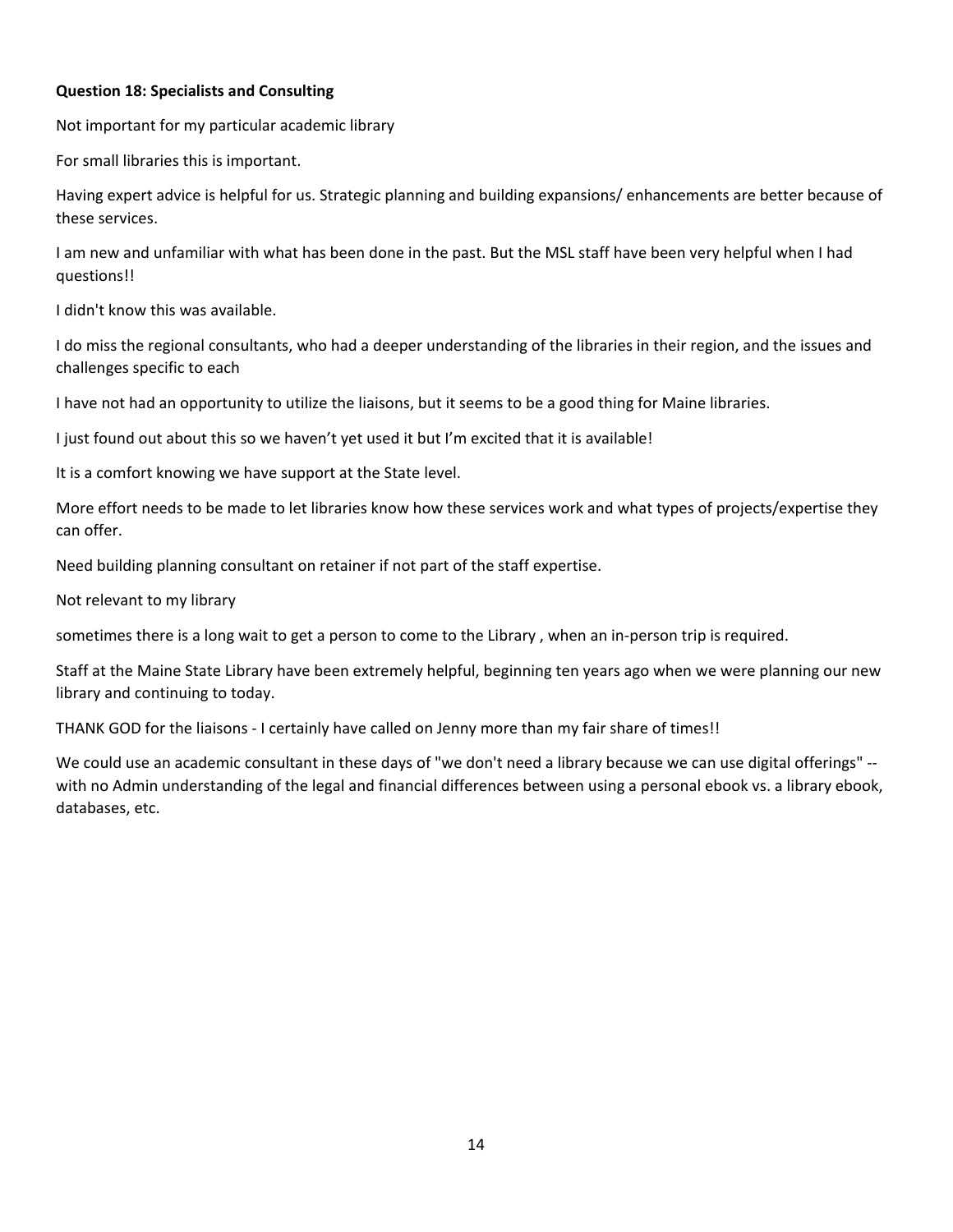#### **Question 19: Liaisons**

I do not know as I have not used the service and did not know it was available.

I suspect that the liaison services might be very useful for smaller libraries.

I think it depends on who your liaison is and what your relationship is like with them. I know many of the consultants so I tend to go directly to which one I need, rather than through my district consultant.

I think my job on MLAC is to be a liaison and I admit that it's a struggle to get a response when I reach out to most libraries in my region.

I worry that small libraries are not getting the support/attention that they need. It seems that the liaison services could be more effective if there were staff whose focus was solely on the libraries in their region--not also to consult about their specialty.

It is a comfort knowing we have support at the State level.

More outreach from consultants needed. I do understand they are very busy.

Not relevant to my library

Not so useful to me as an academic. Very useful when I worked in a public library.

Not sure.

Not useful For my particular academic library

Support is always helpful!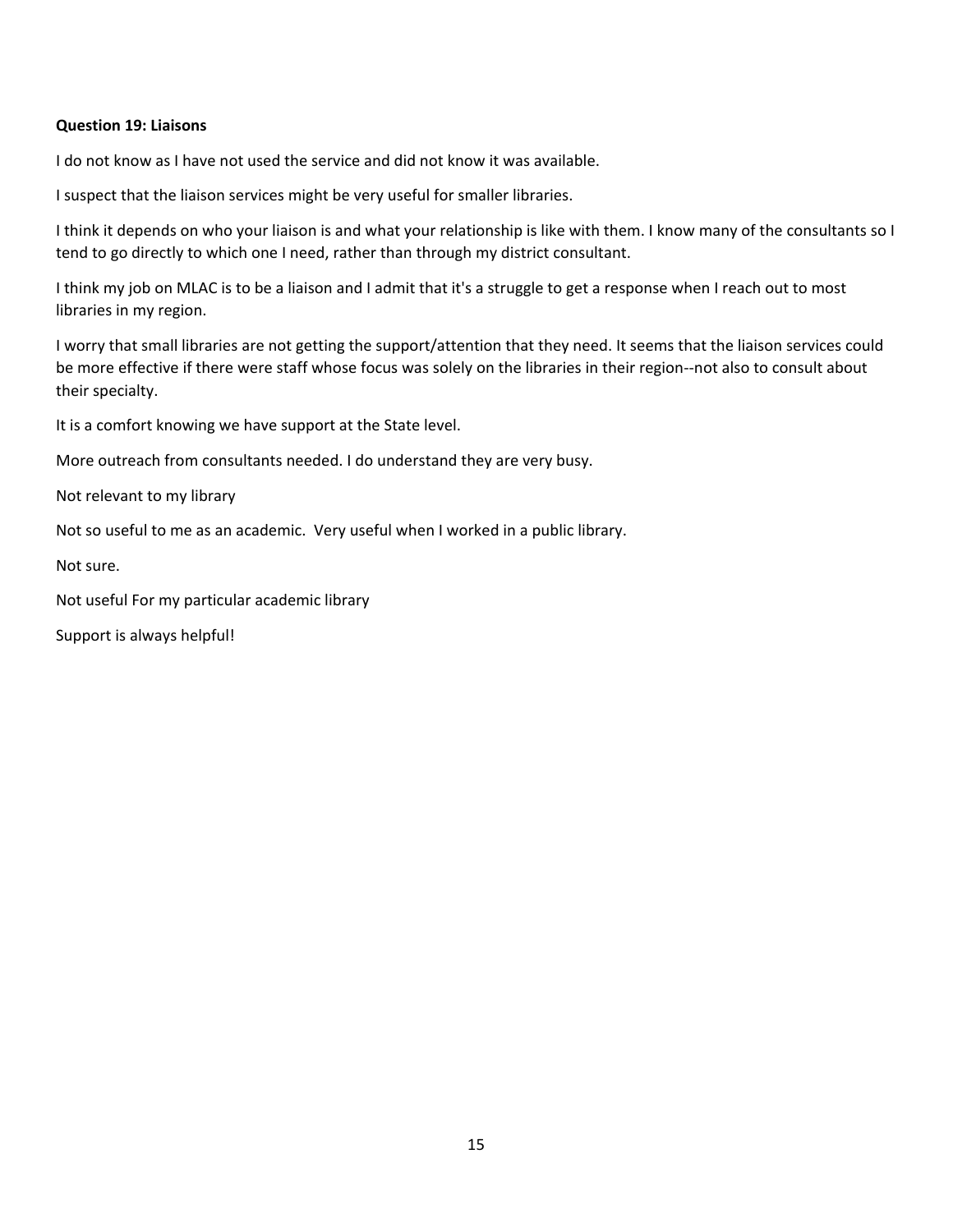#### **Question 20: Talking Books and Large Print**

In Kittery Large print demand is soaring as our senior pop grows.

Glad this is available should we have patrons request any of these

I am new to my work place and Large Print is not my area of expertise. I cannot speak to demand over the last five years.

I am unsure about our current large print selection.

I do not know about demand - Board member vs. librarian - finding unique ways to get to older community members especially those that live alone would be great. Many towns have senior centers that the libraries should look into partnering with

I feel strongly that MSL needs to continue to offer LP materials as it helps visually impaired individuals more engaged. People with visual impairments are already feeling marginalized and doing away with current materials will make them feel even more marginalized,

I think many are using portable devices instead where the print size can be adjusted to the individual.

I wasn't aware of this borrowing opportunity from the MSL, but think it is wonderful and should continue!

I would be interested in volunteering for the recording project but I cannot find information about it online.

Large print books are in greater demand, not less.

Large print circulation has increased at our library the past 5 years.

Large Print is in higher demand over the past 5 years!

Large print is one of our highest circulating collections per title.

Large print is very important with an aging population. We need more and more cost effective opportunities.

Large Print use has been growing at my library.

LP is generally very lightly used in our library, but when it is needed, it is usually an immediate need so that we are happy to have at least a small collection right here.

Many patrons with vision issues have switched to digital books where the font can be increased. They use cloudLibrary or other pay-per-download services like Amazon.

most of our LP have been donated - purchase less than 10/yr need to check into the LP book collections from MSL

My library has a small collection of large print books, all donated by area publishers and individuals.

My staff looked into borrowing Large Print books from MSL, but was told that the collection was of older books and money hadn't been put into the collection in years. We are still buying LP books now, but can see ahead to when the "middle generation" that is comfortable with technology ages into LP readers, they may be more likely to use e-readers and the demand for LP print books decreases. In the meantime, it would be lovely if we could borrow from some collective of LP books.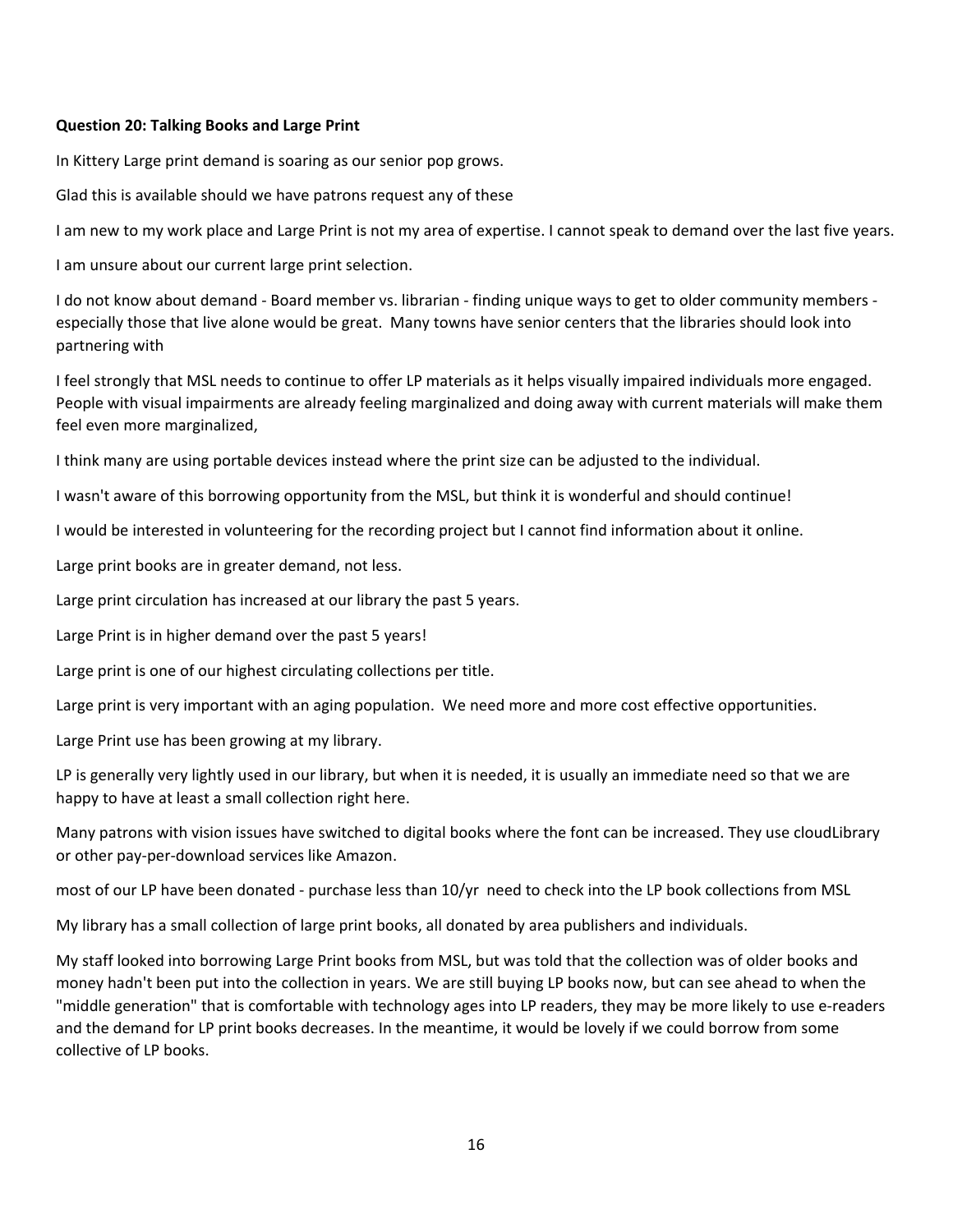Other: [x] My library currently has a patron who gets book directly from Thorndike, then donates them to our collection. (I suppose this could have gone under box 2 BUT the nuance is probably important. My library doesn't spend budget on LP materials...

Our library users really benefit from this, as large print books are both expensive and take up a lot of shelf space per title, so being able to add to what we have with a rotating collection of titles is really helpful.

Our library would like to learn more about the collections of large print books for libraries. Our community is aging and we find no loss in demand for LP books, possibly even an increase in requests.

Over the years a number of patrons have used and enjoyed your services for the visually impaired.

Some of the books are very old. Would like to see more recent offerings to small libraries with limited budgets.

Very few Large Print. No demand.

We have many residents that request Large Print books from MSL but have been disappointed with the selection and the lack of new books for 2022.

We have used MSL and may again, our LP use is seasonal.

We have whittled down our Large Print collection and kept some that are filed with their regular print counterparts. Wondering if eBooks and devices that can enlarge the text are what people use more of now. Circulation of Large Print here dropped off significantly in the past 8 years.

We use to receive Large Print books and when MSL resumes this program we would like to receive them again.

We used to borrow LP books from MSL but found it was too difficult to get the books back from the patrons in time to ship back out. Also didn't have enough space to hold them at the time.

We used to get Large type books on a regular basis but do not get them any more. People without a Dr's note for use of larger print would read these books. Pride keeps some from asking for a Dr's note for large print books.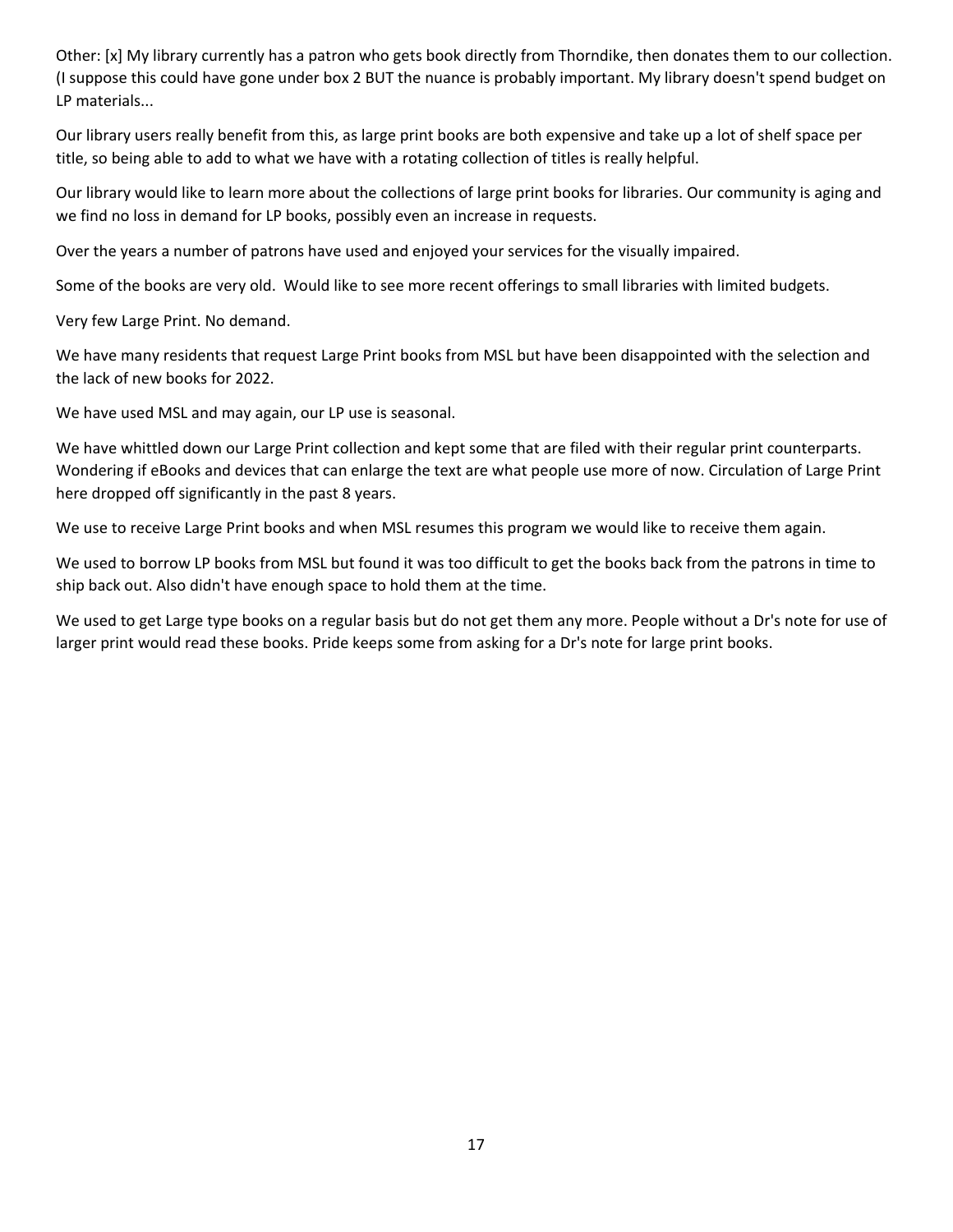### **Question 20: Books by Mail – Interest in Program**

Absolutely we'd be interested!

I am interested, but I'm not the director.

I cannot comment on behalf of the library, but as a librarian and a resident of Maine I think this is a great idea.

I don't think an academic library is the best for this program, especially considering our proximity to large public libraries.

Our cards are free so it doesn't seem we'd have a need for this service. Also, we offer delivery to homebound patrons.

Paris Public Library would be delighted to participate!

So they pay for the card, yet we swallow all the shipping costs? A

That would be great!

We already offer free library cards to anyone who requests one regardless of their town/state of residency

we have our own book delivery service for homebound patrons and our library cards are fee to Maine/NH seniors

we're closed in winter but patrons can sign out unlimited # of books in Oct to keep them reading until May. Many also use the Patten Library in Bath.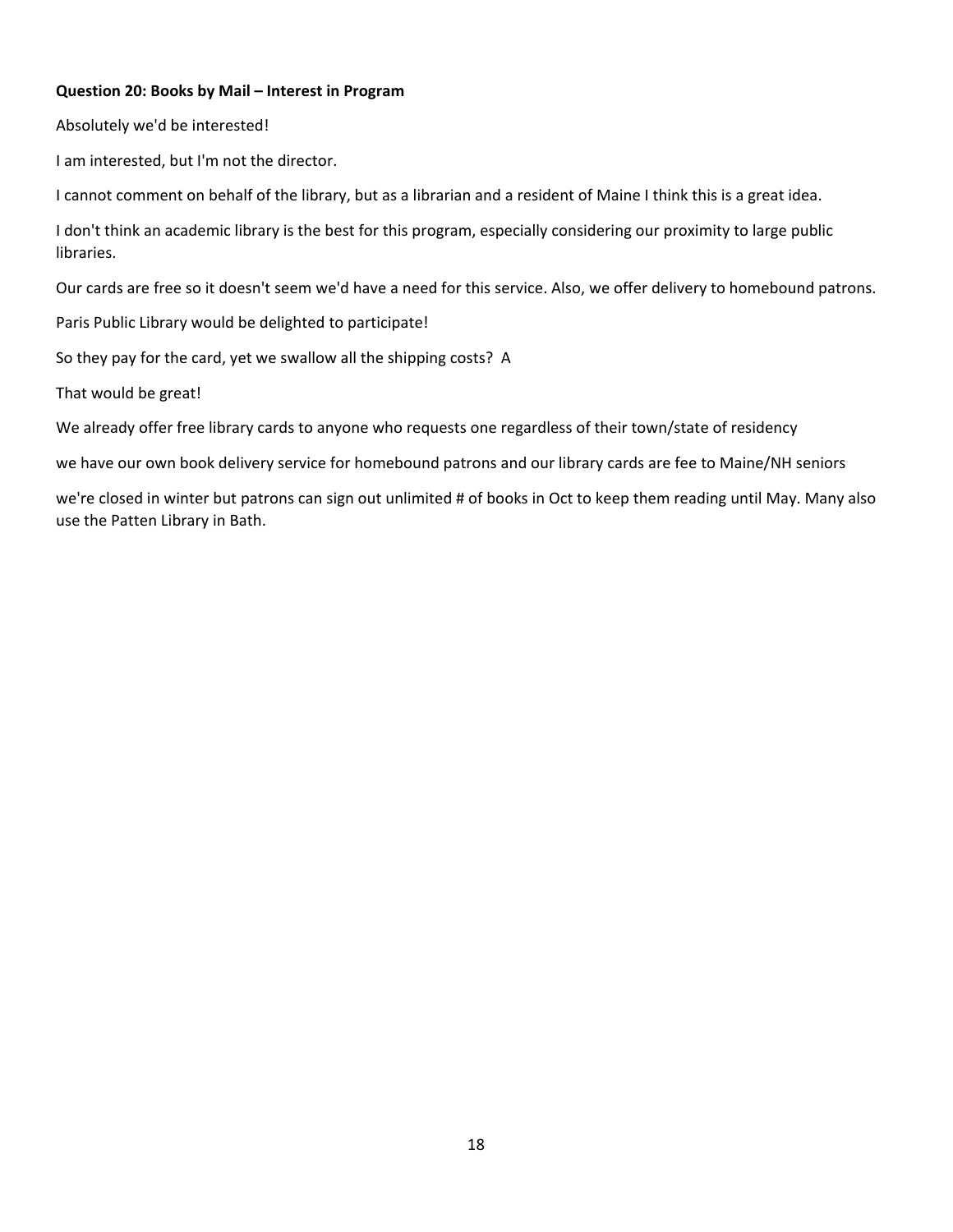#### **Question 22: Homebound Services**

A staff member visits a few senior living facilities and a select few homebound patrons otherwise. We don't have staff to add more individual visits, so that's a service we don't widely promote.

At this time only 2 patrons take advantage of this service

But it gets little use.

Currently overhauling this program.

Finding out who needs the service is the biggest issue.

For the past two years we have and continue to provide book deliveries. It is mainly for "homebound" patrons who can not drive or have no transportation to get to the library. Staff and volunteers make the deliveries. (No fee for this of course.)

Home delivery if patron cannot come to the library, we go to them for returns and delivery.

Home delivery.

I conduct literature searches for patrons and send health-related information either by email or postal service

I do not know the details, I'm sure someone else will comment on it.

If a patron calls we will deliver to them at their residence

If asked, librarian or volunteer will deliver books.

If we know someone can't get to the library, we will deliver ourselves or find a volunteer. But it's not something we do regularly or advertise.

In addition to phone & email services, which are used regardless of patrons' situation, our Friends Group makes weekly deliveries and pick-ups of material to home-bound

In-bound patrons need to find someone to pick up their books. We do not have someone who delivers.

Limited circumstances include a family member or friend designated by the patron as proxy to pick up their materials. We also have provided the service "Books on Wheels" in conjunction with SeniorsPlus "Meals on Wheels" but at present, no one is participating in that program.

Not currently. I would institute it if necessary.

Nothing formal, if someone can't get to the library for some reason we'll drop and pick up materials.

On a case by case basis, mostly by mailing books as needed. Very limited use.

On a need-based basis.

Online-only students can still access library resources including research help via our LibGuides website. We currently don't have curbside for printed items, dvds, or cds.

Our issue is we have to do porch drops and volunteer drivers are scarce.

outreach to senior living facilities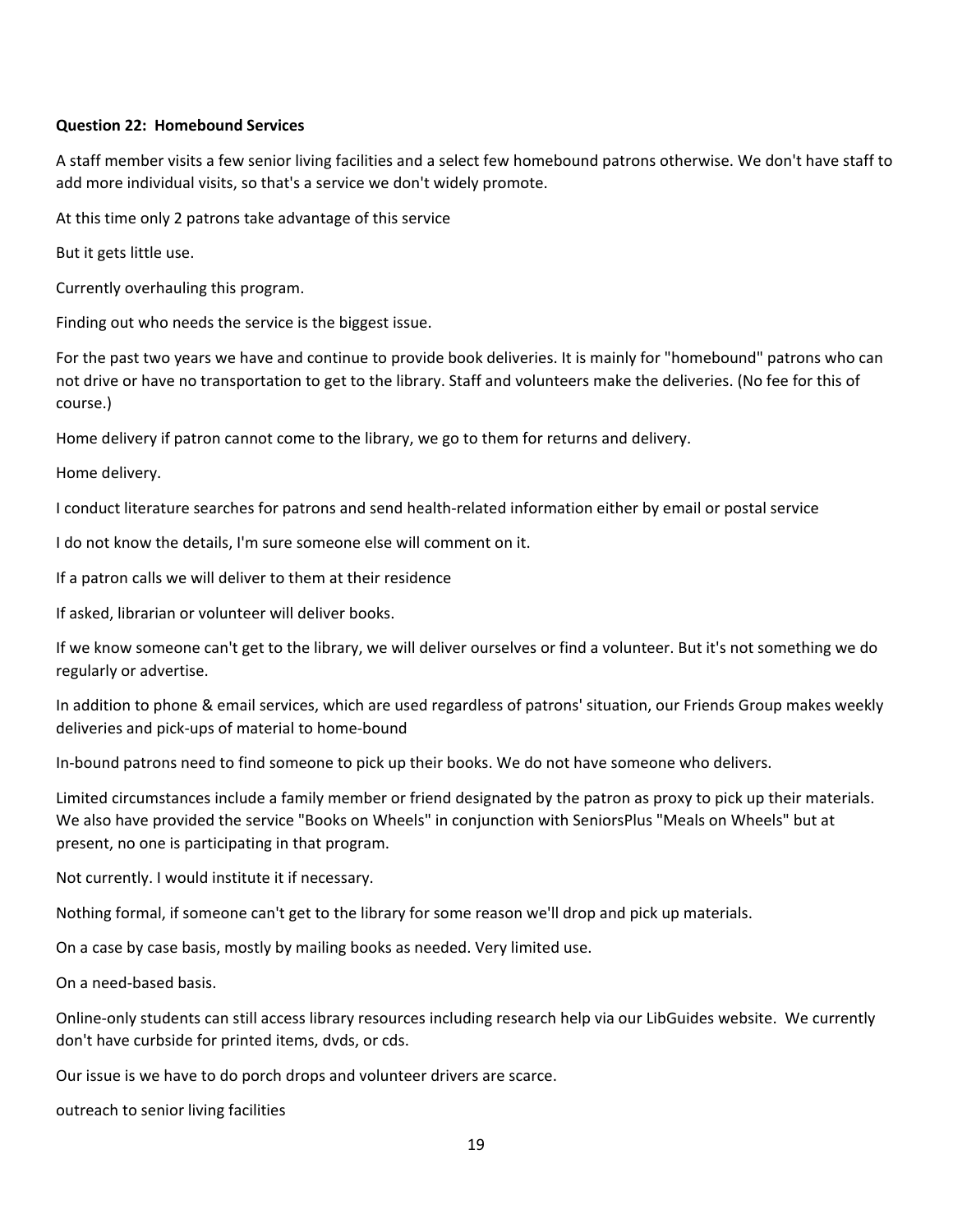Pick books for nursing home patrons but since pandemic can only be picked up at Library

Scheduled deliveries of materials to individuals and facilities within our community.

Simple book delivery. To homebound (seasonally homebound works for us, we've very low key) individuals, and occasionally, group settings.

Specifically to assisted living centers and similar locations.

The director has, and will deliver materials to home bound patrons.

The library has offered delivery services to some of our homebound patrons, but they have not used the service. The service is there and available, just not utilized.

We are interested in expanding services.

We deliver and pick up books for homebound patrons when needed, but the need has been sparse. Usually, patrons have neighbors, family or friends take care of this.

We deliver books to anyone we know who wants them. However, there are not a lot of people that utilize this. We have 2 Little Libraries available for free books.

We deliver to 2 local nursing and senior residence facilities.

We have not had any requests, but we could be available to do so...

We have offered home delivery for folks unable to come to the library, but we rarely have anyone take us up on this offer.

We have two volunteers who have agreed to bring books to homebound patrons in our town on an as-needed basis.

We offer book/DVD delivery to our homebound patrons.

We offer delivery/pickup of materials, facilitate requests, and/or curate content based on patron preferences.

We offer home delivery of physical library materials to patrons in Thomaston and the surrounding communities.

We offer it but it doesn't get used very often.

We only have a few, and it is very informal.

We reach out when we hear that someone is unable to get to the library. Informal, but works in a small town.

We take their requests over the phone/email and the director (for liability/insurance reasons) delivers the books to anyone with in our greater town limits.

We try to accommodate special needs and requests.

We will send requested books by mail.

Yes, but I'm not sure they know that.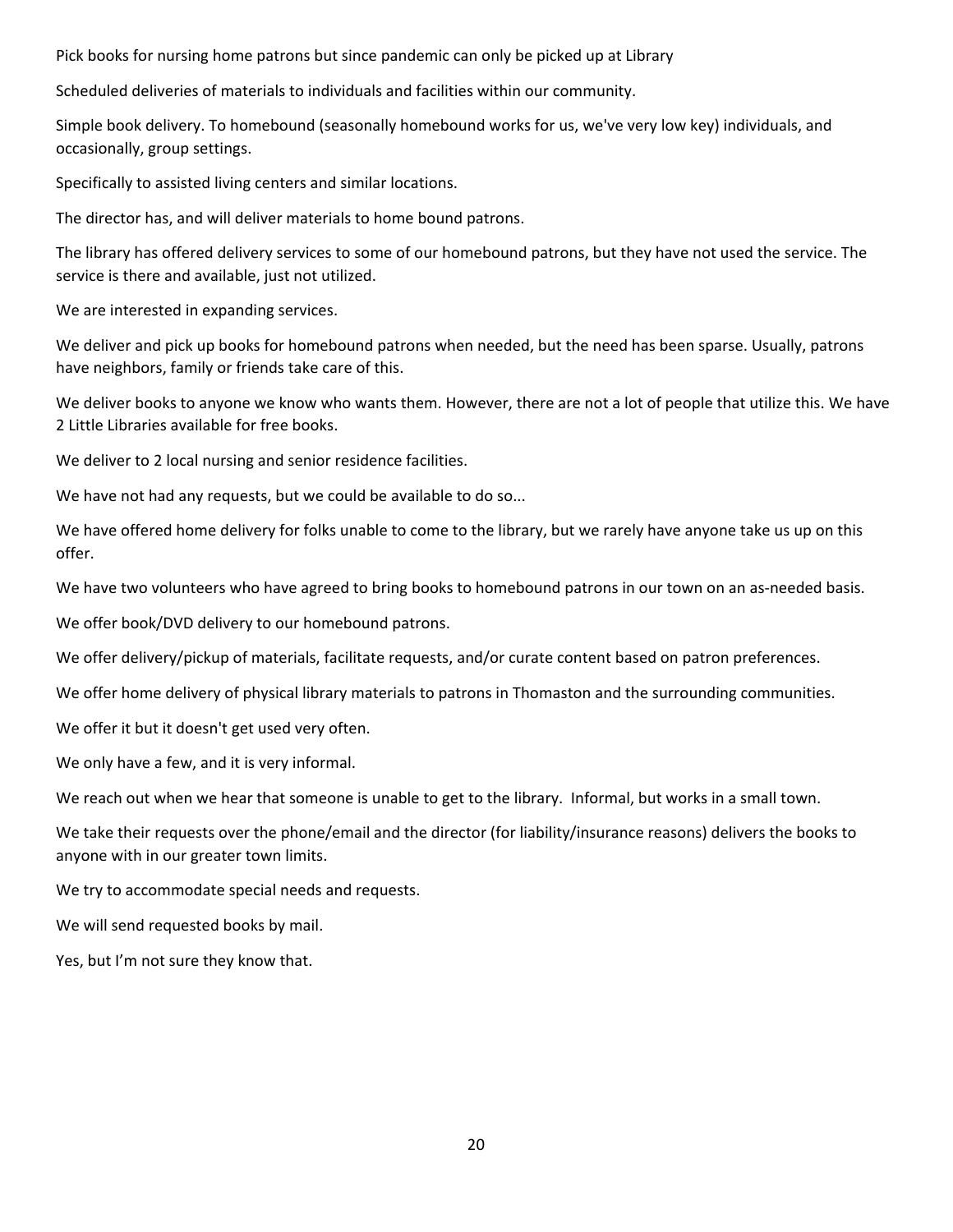#### **Question 23: DML Databases**

Academic Search Complete is crucial for our students. Gale does not have as many scholarly resources that professors require.

Access to national newspapers as well as local newspaper archives is really useful to us and our patrons, but the interface isn't very user-friendly for many patrons who might not know the title of the article they are looking for or other information. Patrons have requested a more "browsable" interface.

Ancestry is widely popular

Artstor would be an excellent addition.

As a board member, I do not know which ones are used by the library patrons.

Consumer Reports

DML is very hard to use. I'm sure the usage statistics would be better if it were more user friendly. I avoid using it and go to Google if possible. It's that bad! And yes, I have an MLS! That just makes me more angry!.

I don't know what databases my patrons may access from home. None have been mentioned to me at the library.

I look for middle school level when possible.

I love Novelist. I have gotten used to Gale and I do miss Consumer Reports, but I haven't noticed too many other issues.

It is used very sparingly by our users

It would be great if the state picked up the subscription to Academic Search Complete from Ebsco again. Gale is not as helpful a resource and there are often linking problems which impact our users.

My staff VERY rarely accesses Digital Maine Library...and I'm not sure my patrons know about it (I can/will do better.).

Online Consumer Reports!

Please consider home access to Ancestry, Newspapers.com and Fold3. Thank you!

Rosetta Stone would be nice

The database doesn't get used here. It's difficult to navigate and people give up.

The databases are of limited value. The lack of Consumer Reports is a big issue, as that was really the most useful component in the past. The interface is very hard for patrons to use, and if they do find something of interest, it is usually an abstract only.

The only thing that my patrons have ever made regular use of are Ancestry and, back when we had access to it, Consumer Reports. I would love to see Consumer Reports return.

We at the library use the Ancestry and My Heritage databases on a daily basis doing genealogy research for patrons. And I know the Peterson's Career Resumes, Gale legal forms and Chilton manuals are invaluable to the low income families of Maine that use them. I myself have used them personally for vehicle repairs. I don't think all three of those databases get enough marketing to show how much money they can save a family who utilize them.

We decided to stop getting Mango and are promoting Pronunciator Language Learning as a better alternative.